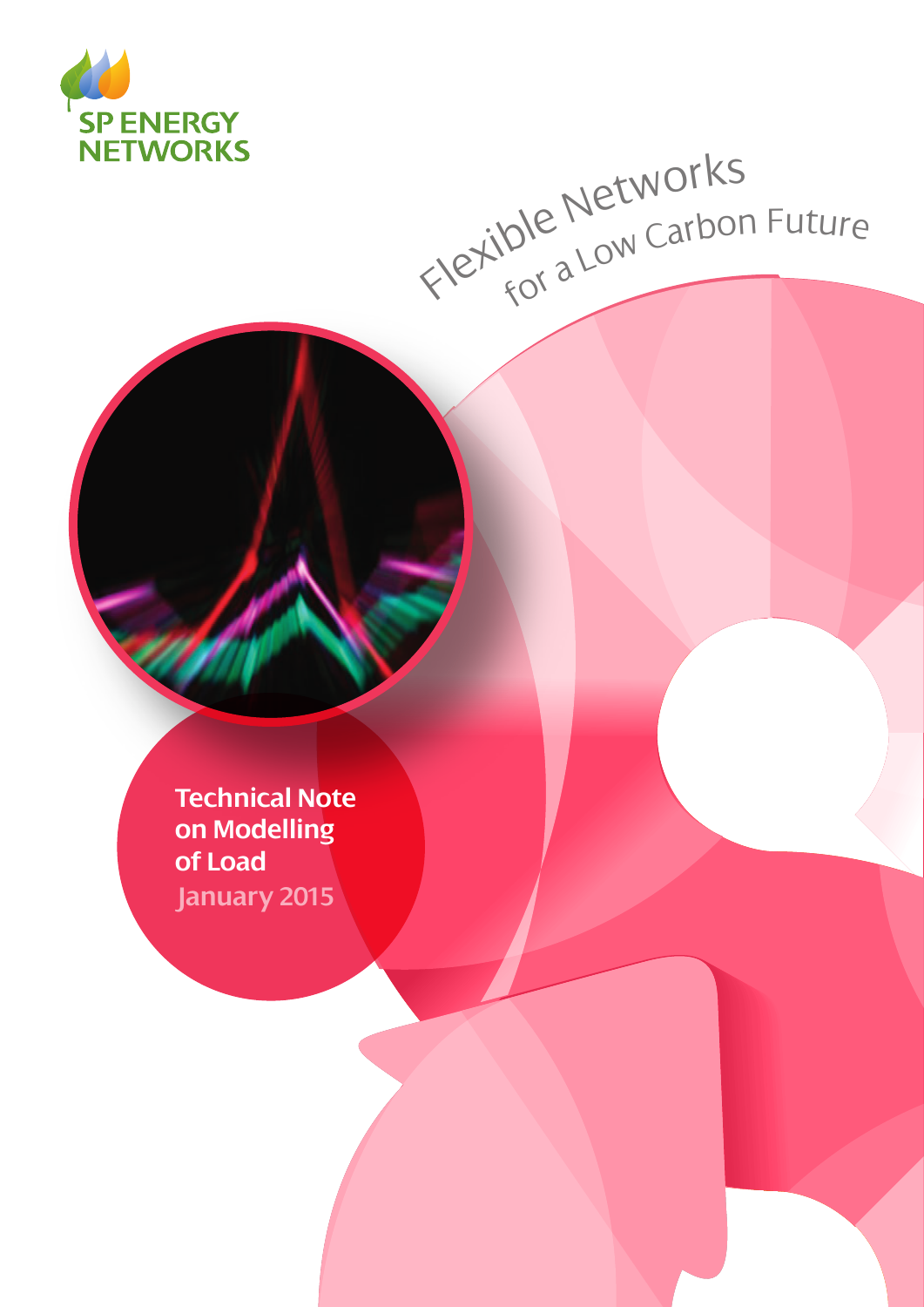



## **Flexible Networks for a Low Carbon Future**

# **Technical Note on Modelling of Load**

| Author:         | Ian Elders   |
|-----------------|--------------|
| <b>Date:</b>    | June 2014    |
| <b>Revised:</b> | January 2015 |

# **Executive Summary**

The "Flexible Networks for a Low Carbon Future" Tier 2 LCNF project aims to increase available distribution network capacity headroom through a number of innovative interventions, including the optimisation of network voltage to reduce network demand, whilst also creating additional headroom for the connection of embedded generation. This technical note concentrates on the load modelling aspects of the project. To gauge the likely effectiveness of this intervention, we have reviewed methods of modelling load, and investigated practical UK and international experience of the response of load to controlled changes in network voltage.

Historically, it was assumed in the UK that a 3% reduction in voltage would reduce demand for electricity by 5%. Recent observations of the behaviour of load in response to changes in network voltage, and knowledge of the changing mixture of loads (for example, the growth in low-energy lighting) have led this assumption to be challenged. Model-based and experimental studies have been conducted in the UK and internationally in order to investigate load behaviour.

Demand is often modelled in detail using one of two models – the "ZIP" model divides the load into three parts which behave in different (but fixed) ways in response to a change in voltage, while the "exponential" model attempts to fit a single exponential equation to the behaviour. Various authors have used these approaches to construct "bottom-up" models of aggregated demand, but it is not clear how well these correspond to actual distribution network behaviour

We have also reviewed a number of experiments which have been conducted in the UK and internationally to evaluate the response of electricity demand at a substation to a deliberate change in network voltage. Two of these experiments affected sections of network which we are monitoring as part of the Flexible Networks project and have therefore been analysed in more detail. These results provide useful knowledge about the behaviour of load, which is summarised in the learning points below.

#### **Learning Points**

As a result of this review, we have identified a number of key learning points:

- A reduction in voltage will generally result in a reduction in active power demand.
- This reduction will be larger over the short term than in the long term
- The reduction achieved will depend on the types of load present, and therefore:
	- o can vary between different parts of the distribution network
		- o can vary between different seasons, and different times of day
		- o can vary according to the ambient temperature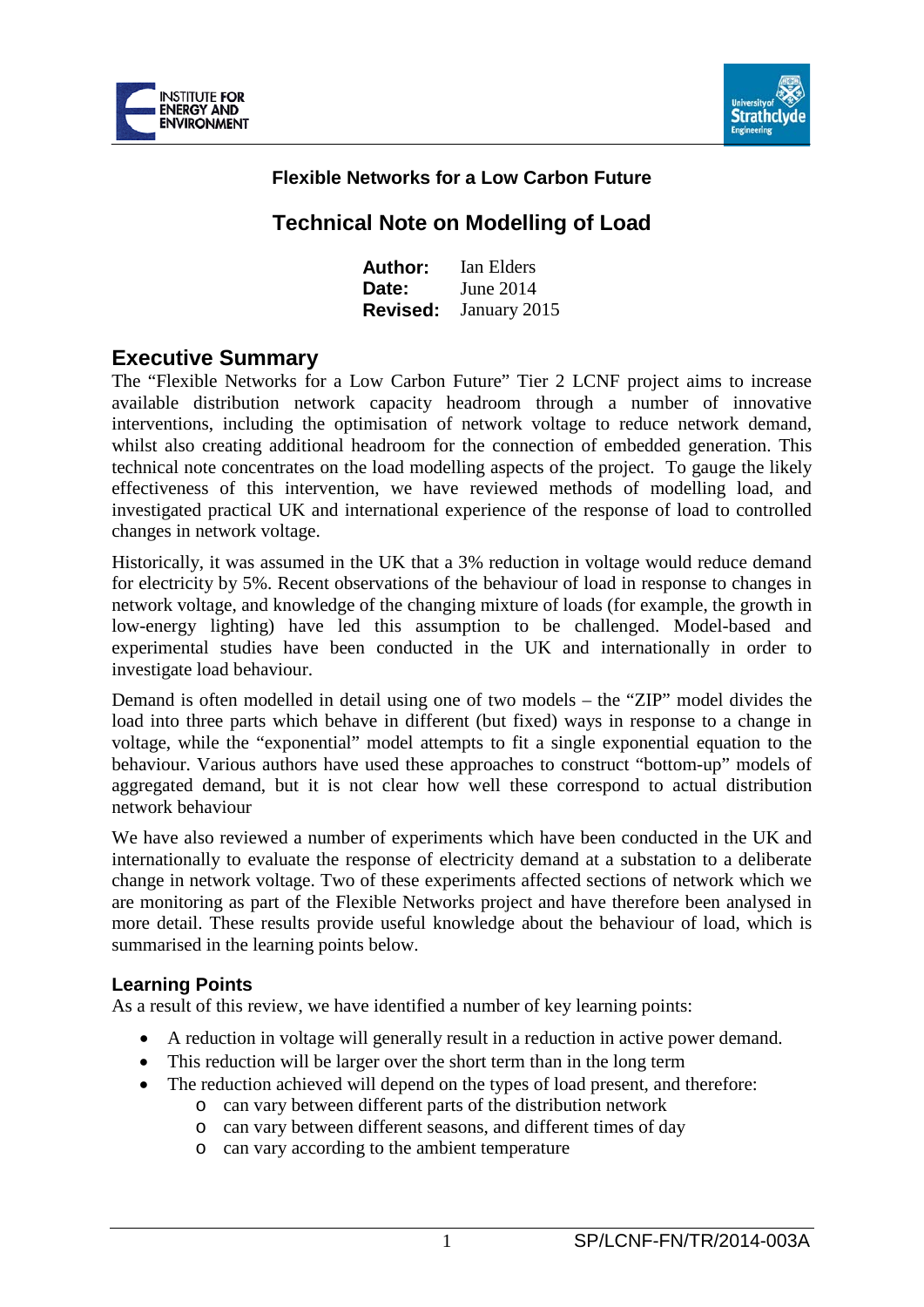



- In the absence of local knowledge of experimental results, a reduction of 1% in active power demand in response to a 1% voltage reduction is a reasonable estimate
- Reactive power demand will generally be reduced by a larger factor than active power demand

This report contributes to work package 1.4, forms part of Strathclyde deliverable DU1.4.1 and fulfils actions 25 and 26.

#### **Recommendation**

On the basis of these learning points, it is recommended that SPEN should model network loads on a constant current basis, except where knowledge of particular load behaviour dictates otherwise. In IPSA model, this can be achieved through use of the ZIP load model, configured to act as a constant current load.

TNEI may wish to consider enhancing IPSA to make more advanced load features, such as load profiles and reliability available for the ZIP load model.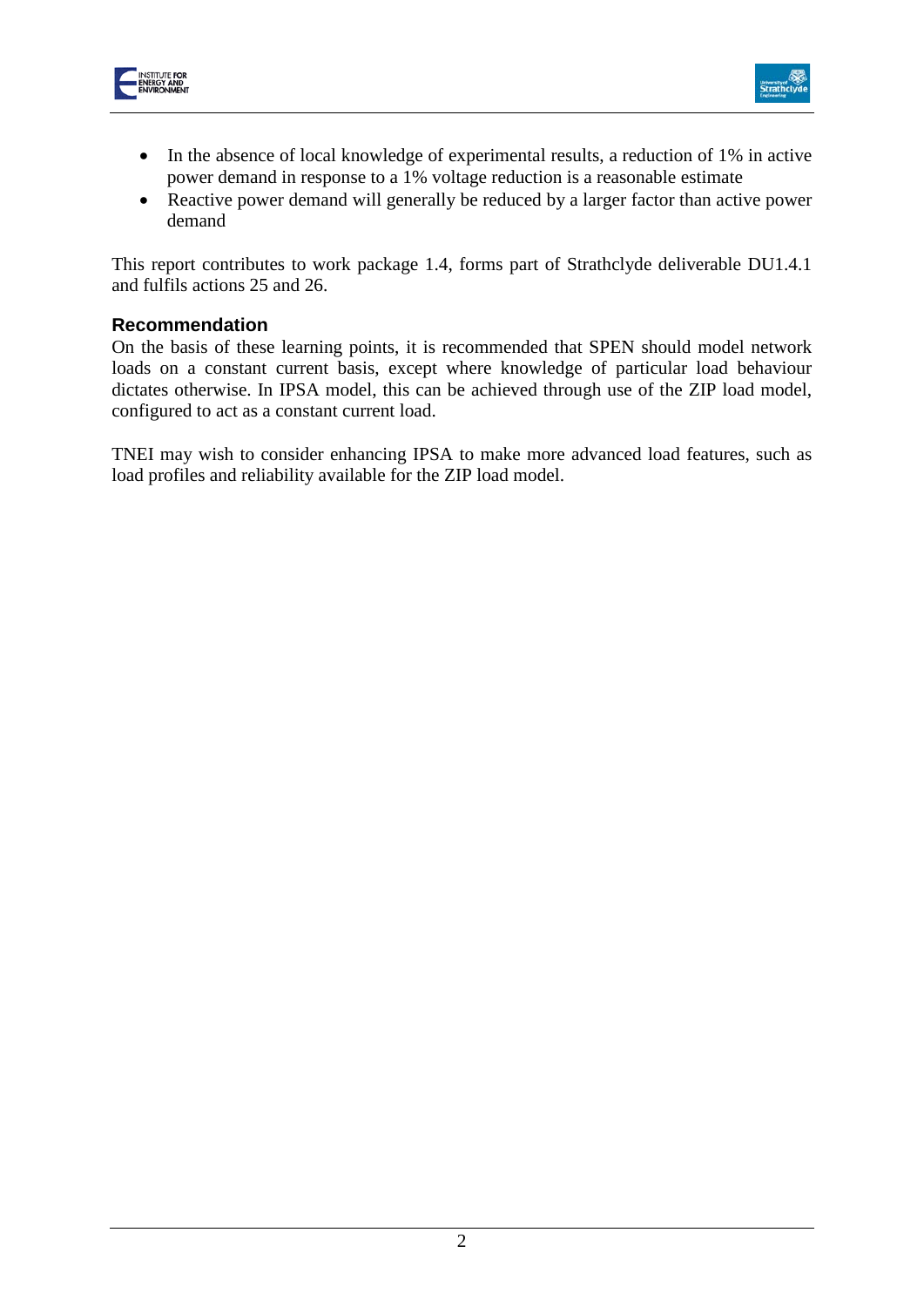



# **1 Introduction**

The modelling of distribution system load (whether at secondary substation level, primary substation level or GSP level, etc) is important to assessing both the adequacy of network capacity and the response of load to interventions (such as voltage management) intended to influence its behaviour. Additionally, load modelling can be applied to the prediction of the transient and dynamic behaviour of the power system, although models directed towards that application are not considered here. Historically, assumptions had been made on the expected response of demand to a voltage reduction. Observed changes in behaviour, and an awareness of changes in the nature of load (for example, the replacement of incandescent lighting) has led these assumptions to be questioned, and experiments to be undertaken to better understand this behaviour.

This report reviews published work on the characterisation of load, considering both the composition of aggregated loads, and their response to changes in voltage. Some recent experiments on load behaviour in the UK power system and internationally are also discussed.

# **2 Aggregated Load Models**

Fundamentally, the load on the distribution system is made up of a very large number of individual devices associated with industrial, commercial, domestic premises, etc. Each of these devices will exhibit a particular temporal pattern in its demand for real and reactive power, and that demand will change in response to changes in supply characteristic (voltage being of particular interest) in a way which is dependent on the nature of the device. Broadly speaking, three classes of response can be outlined:

- Constant impedance in which current falls in proportion to reducing voltage (and thus power reduces rapidly)
- Constant current in which current is independent of supply voltage, and thus power is reduced in proportion to the reduction in voltage
- Constant power in which power is independent of supply voltage, and thus current increases as the voltage reduces. This relationship between voltage and current is sometimes referred to as "negative impedance". It should be noted that consumed power may actually increase as a result of greater losses resulting from the increased current.

A load model combining these characteristics is often referred to as a "ZIP model" in reference to the conventional symbols for the three constant quantities:

$$
P = P_0 \left[ Z_P \left( \frac{V}{V_0} \right)^2 + I_P \left( \frac{V}{V_0} \right) + P_P \right]
$$

where  $V_0$  and *V* are the nominal and actual voltage,  $P_0$  is the active power at nominal voltage, and  $Z_P$ ,  $I_P$  and  $P_P$  are the proportions of the load which behave respectively as constant impedance, constant current and constant voltage, and sum to 1.

Alternatively, an exponential load model may be used: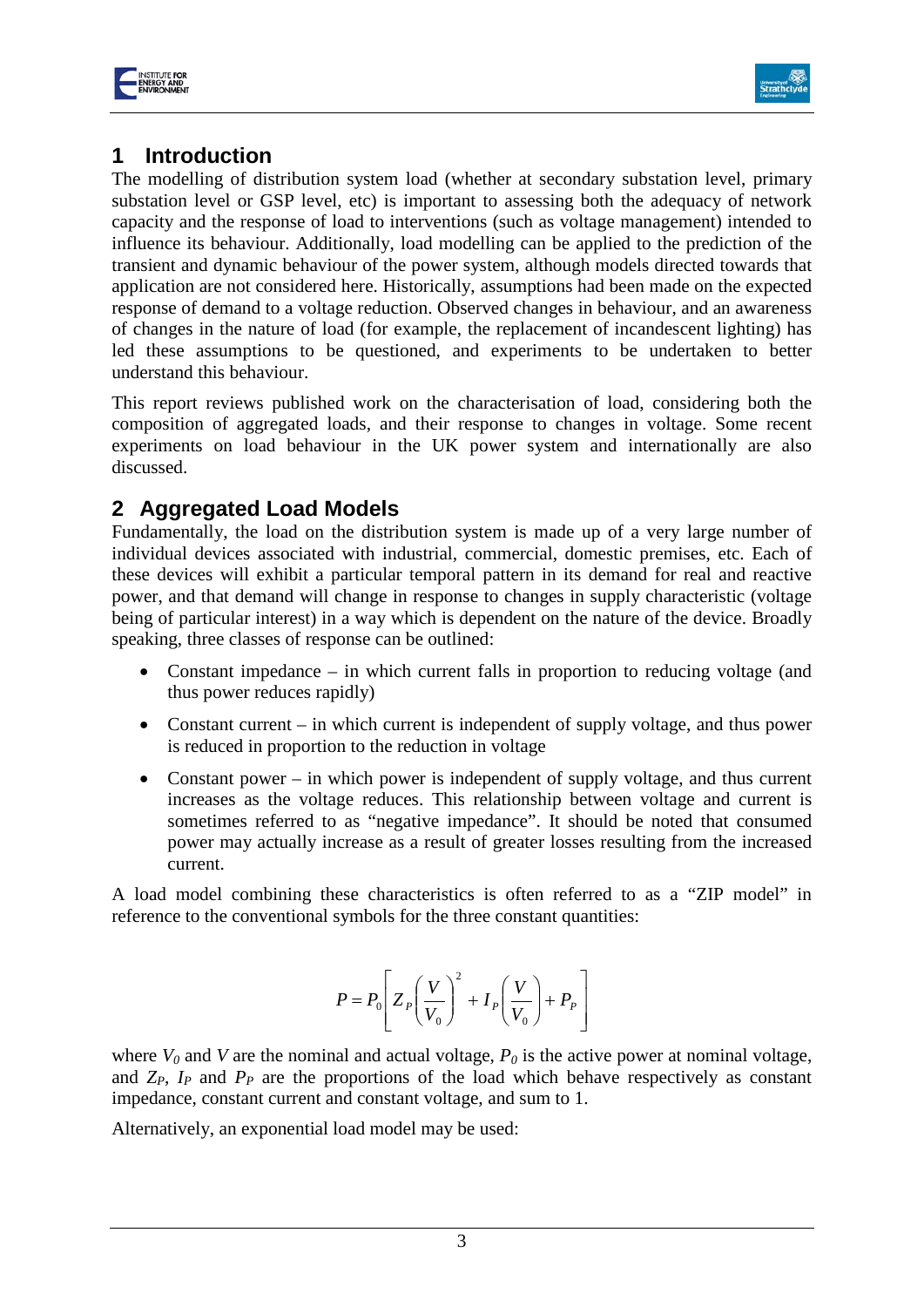



<span id="page-4-0"></span>
$$
P = P_0 \left(\frac{V}{V_o}\right)^n
$$

where *n* (which is usually not an integer) is a constant describing the load's behaviour, and other symbols have the same meaning as in the ZIP model.

Various authors (for example [[1](#page-17-0),[2,](#page-17-1)[3](#page-17-2),[4\]](#page-17-3)) have constructed feeder and substation-level models by aggregating load models for individual appliances to represent households of different types, and then aggregating these households to represent feeders and substations. It is unclear, however, how well these aggregates represent the actual behaviour of sections of UK distribution networks.

An alternative, empirical approach is based on evaluating the response of power system load, measured in bulk at a substation or feeder end to a deliberate short-term or long term reduction in voltage. A useful metric – the percentage reduction in load for each 1% voltage reduction – can then be derived. A number of such experiments have been carried out in the UK and internationally, and are discussed in the following sections.

# **3 Historical Work in the UK**

In the mid-1980s, the CEGB reported on a series of experiments at 30 transmission substations in order to evaluate the relationship between voltage and real and reactive power demand [[5\]](#page-17-4). A total of 55 experiments were considered, conducted in four geographical areas over a period of approximately five years. The reported work aims to use these experiments to validate a model of voltage to load relationship, and to derive typical parameters for the model.

The modelling approach adopted attempts to divide the total real and reactive power demand between static load, motor load and (for reactive power only) iron saturation load. Rules of thumb are provided for the proportions of these in loads of different types (domestic, commercial, light/heavy industrial). A polynomial expression is then used to represent the real and reactive power response of the load types to voltage change using the typical parameters previously derived.

Graphs showing these results are also presented. To summarise the results, it appears that for real power, a generally linear response can be expected for modest voltage reductions, with domestic load being most responsive at approximately 1.8% power reduction for a 1% voltage reduction, while heavy industrial load is least responsive at roughly 0.6%. For reactive power, the picture is more complex, since the response is much less linear, and also depends on power factor, with high power factor domestic loads being most responsive, and low power factor industrial loads least responsive.

# **4 Work Led by National Grid**

Historically, it had been assumed that a 3% reduction in voltage would result in a 5% demand reduction, and that two such reductions could be applied to give a total of 10%. These assumptions began to be called into question in 2006/2007, with the result that tests were conducted with two DNOs in summer and autumn of 2008 involving the instruction of a 3% voltage reduction at 9 sites, primarily serving domestic, industrial or commercial customers (referred to as the Phoenix Exercise). Achieved voltage reductions varied between 2% and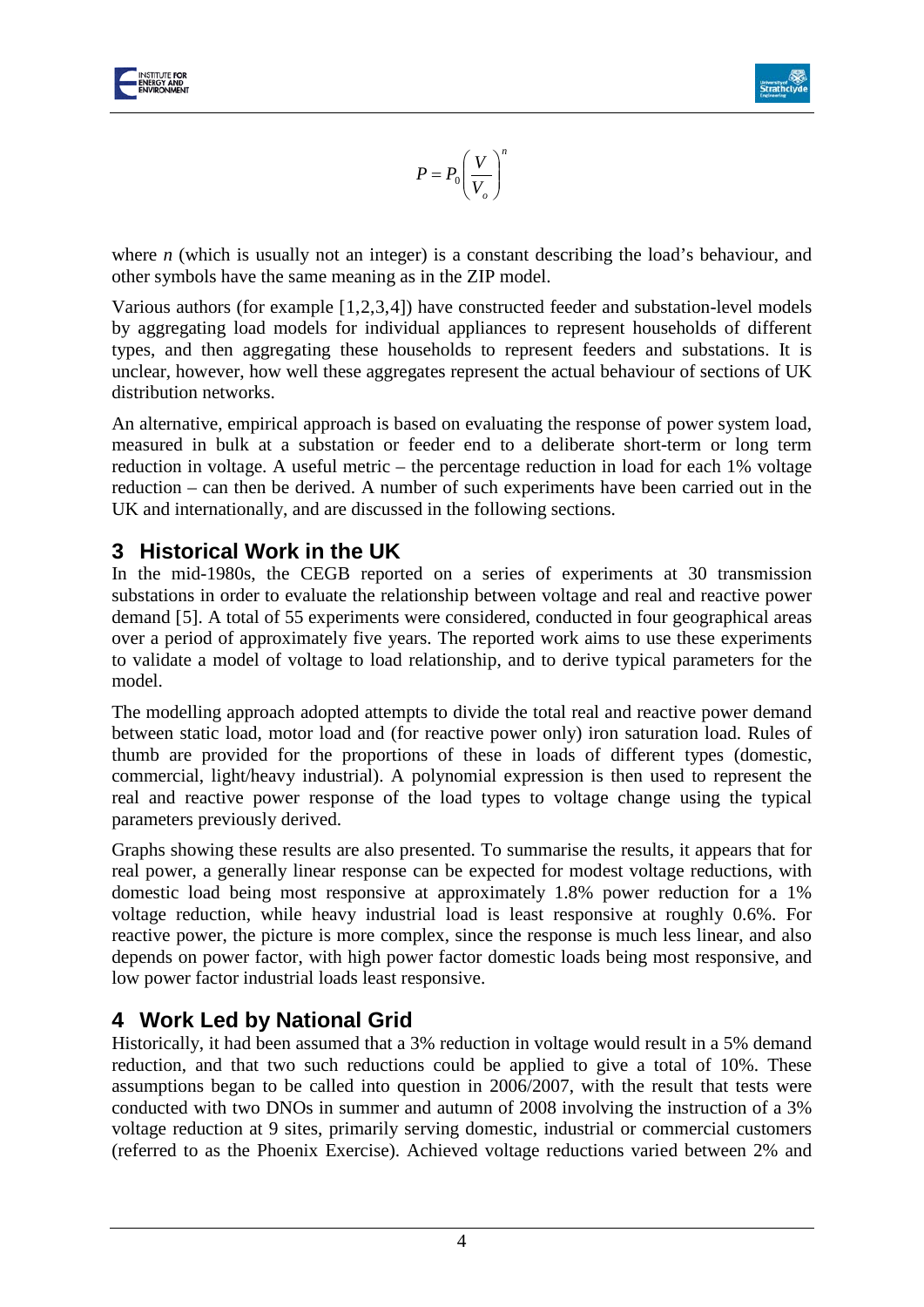

<u>.</u>



4.3%, while observed load reductions ranged from 2.6% to 5.1% (see [Figure 1\)](#page-5-0). The average reduction obtained was 3.4%.



<span id="page-5-2"></span>**Figure 1: Exercise Phoenix voltage reduction results**

<span id="page-5-0"></span>As a result of this test, a report [[6](#page-17-5)] was presented to the Grid Control Review Panel noting (*inter alia*<sup>[1](#page-5-1)</sup>) that a 3% voltage reduction might more realistically be expected to result in a 3% reduction in demand (i.e. 1% demand for 1% voltage).

A further series of tests, referred to as *Operation Juniper*, were conducted in autumn 2013, in which 13 DNOs implemented 3% voltage reductions for 50 minutes each on separate dates. Results according to (anonymised) DNO are presented in [[7\]](#page-17-6), and show that achieved demand reduction ranged from –1.2% (i.e. demand increased) to 2.0%, with an average of 1.1% after 5 minutes; and from 0% to 2.7%, with an average of 1.5% after 10 minutes. Over the 10 minutes after the end of the test, demand recovered by between  $-1.0\%$  (i.e. demand reduced) and 2.5%, with an average of 1.2%. Although a 3% voltage reduction was instructed, the *actual* range of voltage reduction achieved is not documented.

## **4.1 Operation Juniper: Scottish Power Activity**

On separate dates in October 2013, stage 1 (3%) voltage reductions were applied in the SP Manweb (SPM) and SP Distribution (SPD) areas as part of Operation Juniper [[8\]](#page-17-7).

In both cases, the voltage reduction was held for approximately 50 minutes, following which the normal voltage target was restored. Voltage reduction was applied initially at Grid substations and then (following a short delay) at primary substations. The voltage reduction

<span id="page-5-1"></span> $<sup>1</sup>$  A more serious concern was the actual implementation time of the demand reduction.</sup>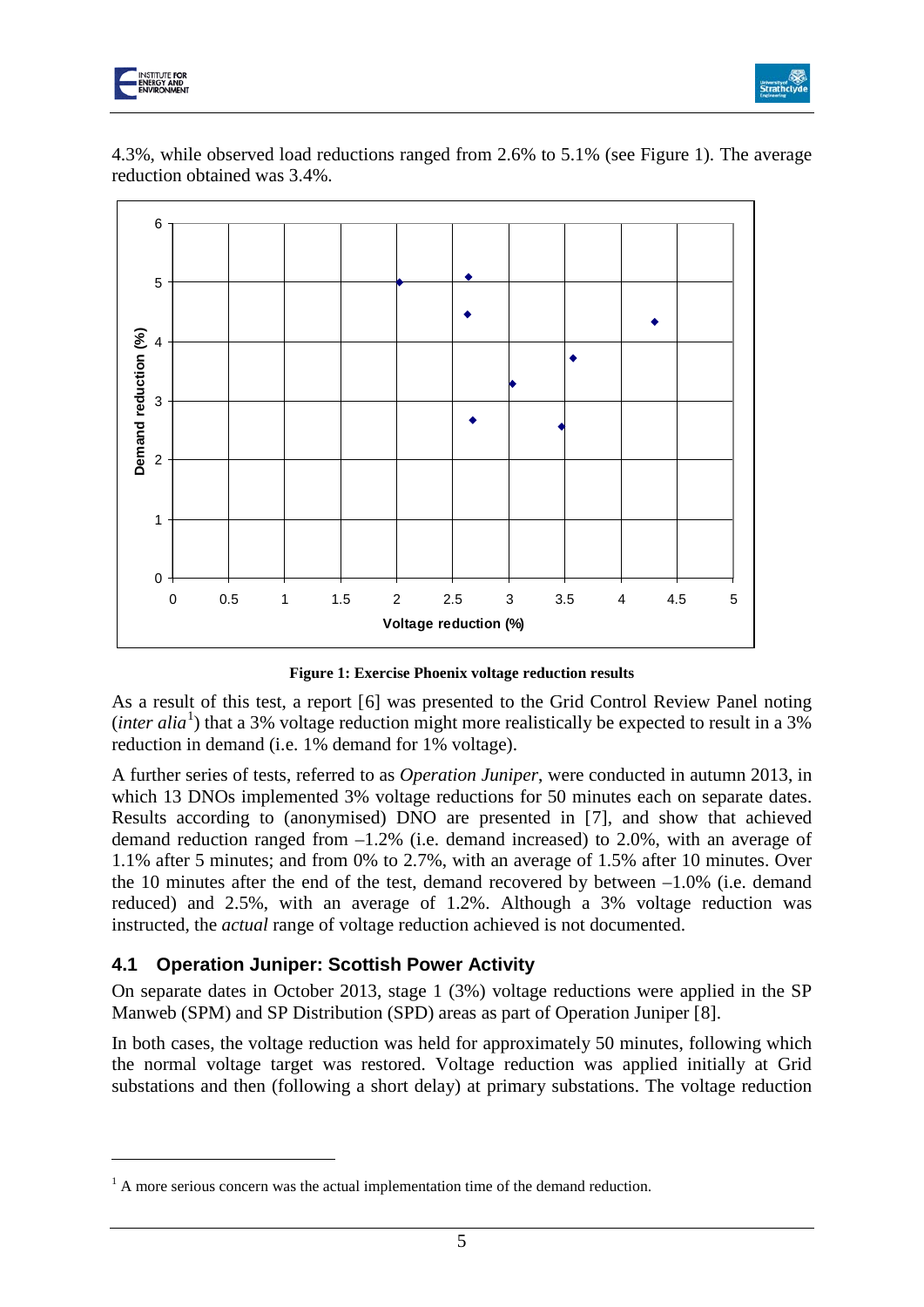



was not applied at certain substations, either because of customer considerations, or because of lack of VR capability at the substation.

The SP Energy Networks report on the exercise [\[8\]](#page-5-2) shows SPD-wide and SPM-wide active power demand, plotted at 1-minute intervals for the period of the test, and the corresponding period of the previous day. For SPD, an initial active power reduction of 2.6% is reported for a 3% instructed voltage reduction (this appears to be measured from a peak coincident with the application of the voltage reduction), with an average reduction over the course of the test of 0.7% of demand. For SPM, the initial active power reduction is reported as 2.1%, with about half this reduction being sustained beyond the initial load reduction. For SPD, the demand reduction reported by National Grid was similar to the average reduction observed by SP; for SPM it was somewhat less: the reasons for this difference are unclear. It should be noted that the results presented do not consider the response of reactive power, which, as discussed earlier, might be expected to be larger. Although the actual voltage reduction achieved is not reported, these results suggest that a 1% voltage reduction might be expected to give an active power demand reduction of slightly under 1%.

The response of the substations in the test areas to the Juniper voltage reduction was investigated. The substation monitor at Ruabon primary was not operational at the time of the SPM test. Clear voltage reductions were observed at all remaining substations except for two. At Leuchars, there was a clear voltage increase of about 1% for the duration of the test (see [Figure 2\)](#page-6-0). At Whitchurch, the start and end of the test are marked by brief voltage excursions in the opposite sense to that expected (see [Figure 3;](#page-7-0) effect confirmed from secondary substation measurements), but the voltage is otherwise unchanged during the test. The recorded voltage at St Andrews shows evidence of tapchanger operation during and after the test, and the achieved level of voltage reduction was generally less than that at other substations.



<span id="page-6-0"></span>**Figure 2: Juniper voltage reduction in SPD Flexible networks test area**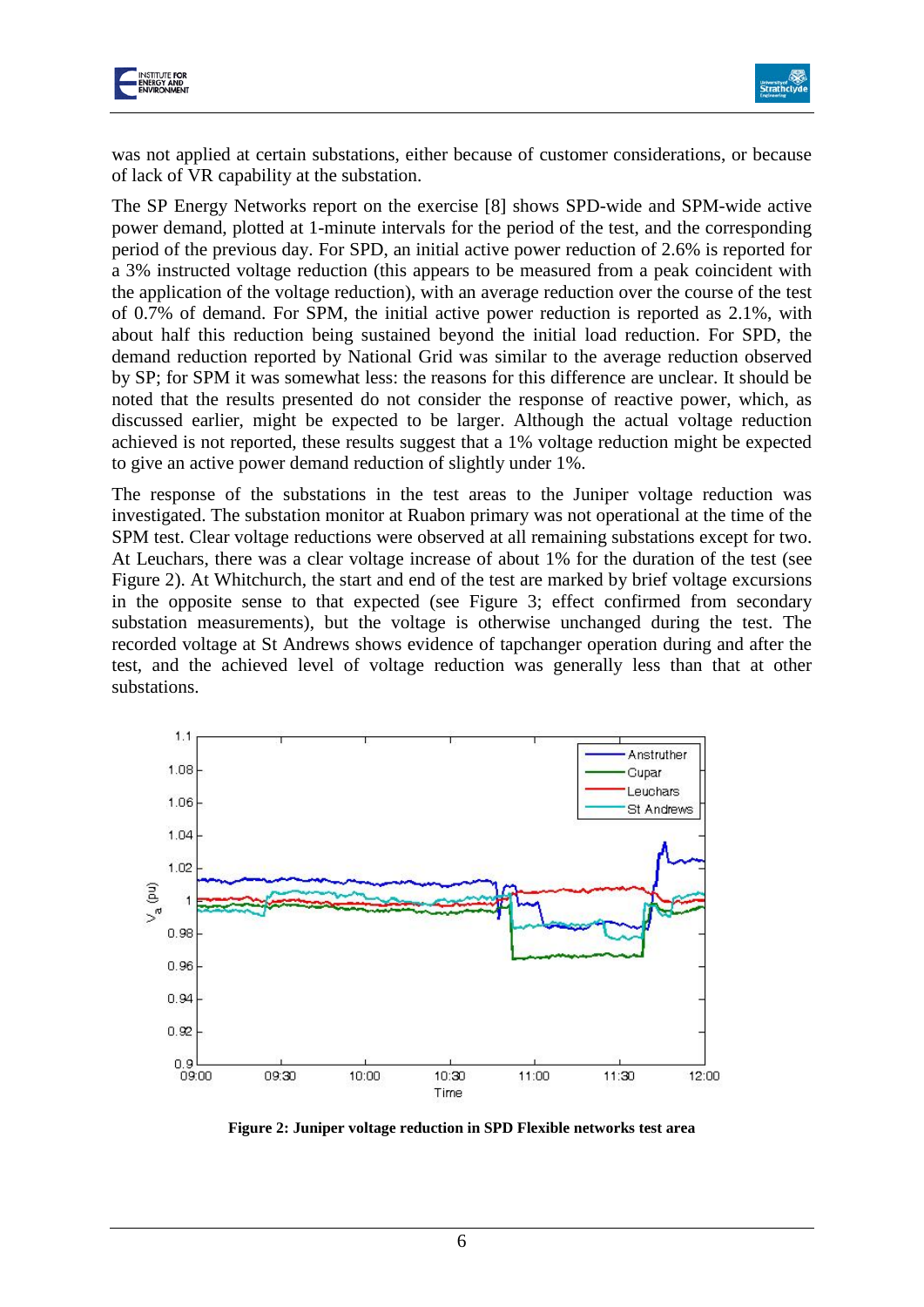





**Figure 3: Juniper voltage reduction in SPM Flexible Networks test area**

<span id="page-7-0"></span>Real and reactive power measurements for the primary substations concerned were investigated, with particular focus on those for which a clear, sustained voltage reduction was achieved. [Figure 4,](#page-7-1) for example shows the A-phase current, real power flow, reactive power flow and power factor for transformer 1 at Cupar, together with the A-phase voltage for reference. [Figure 5](#page-8-0) shows the same quantities for Liverpool Road. In both cases, I, P and Q are normalised to their maximum value on the day of the test.



<span id="page-7-1"></span>**Figure 4: Load at Cupar during Juniper voltage reduction**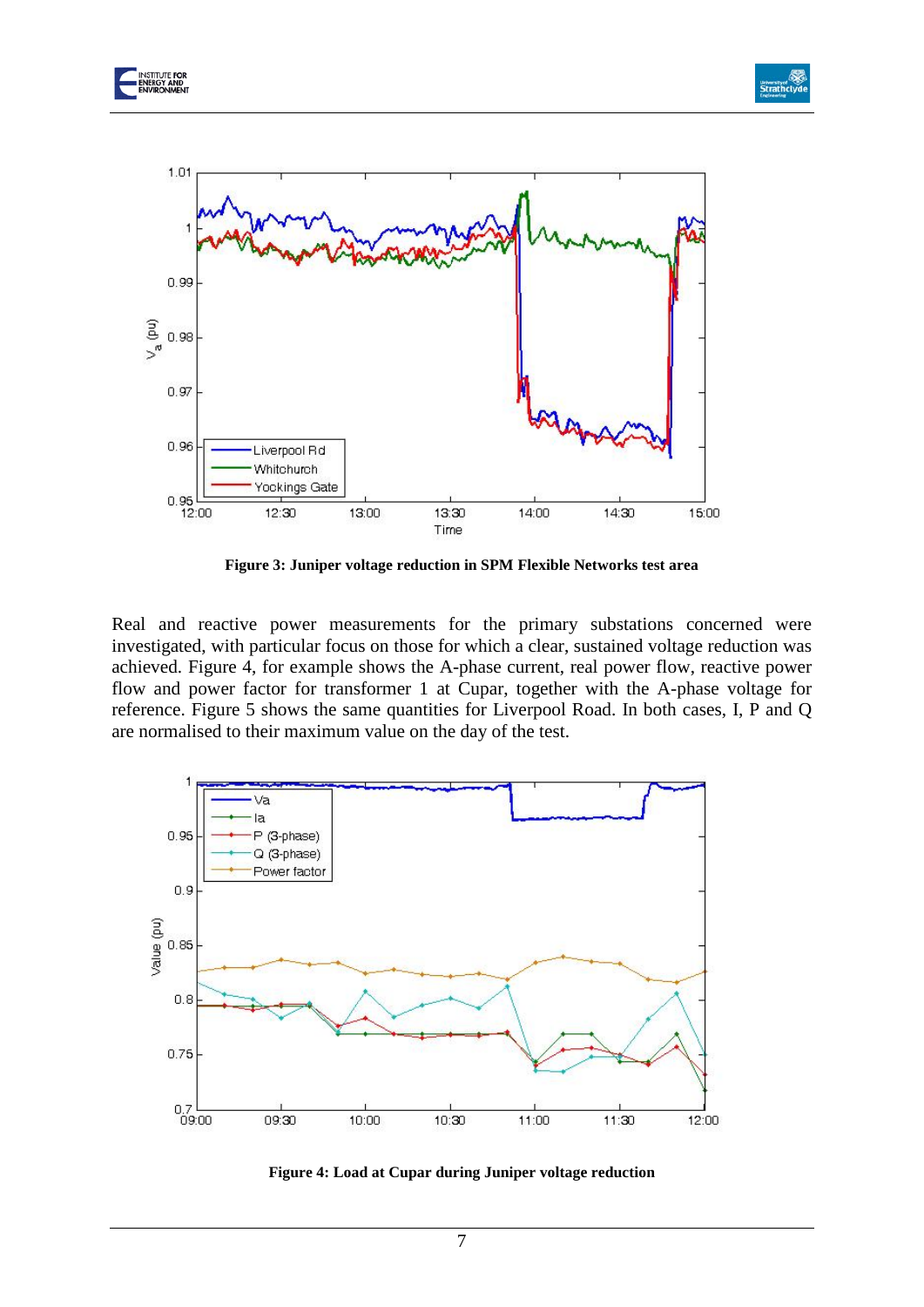





**Figure 5: Load at Liverpool Road during Juniper voltage reduction**

<span id="page-8-0"></span>Some difficulties arise in relation to the 10-minute sampling interval of the current and power: current measurements are instantaneous, whereas power measurements are averaged over the preceding 10-minutes. The power measurements immediately after the application and removal of the voltage reduction are therefore a mixture of 'reduced voltage' and 'normal voltage' load, dependent on the point in the sampling period at which the reduction was applied. Nevertheless, it is clear that there is a response to the voltage reduction.

The most significant response is, as expected from the earlier CEGB work, in the reactive power which reduces markedly in both cases shown. At Cupar, real power also shows a definite immediate reduction, followed by a partial recovery. At Liverpool Road, real power shows what might be a small reduction, followed by a recovery to a slightly higher level than before the voltage reduction. In both cases, there is an increase in real and reactive power on removal of the voltage reduction.

The following table summarises the effect for the substations at which a sustained voltage reduction was observed: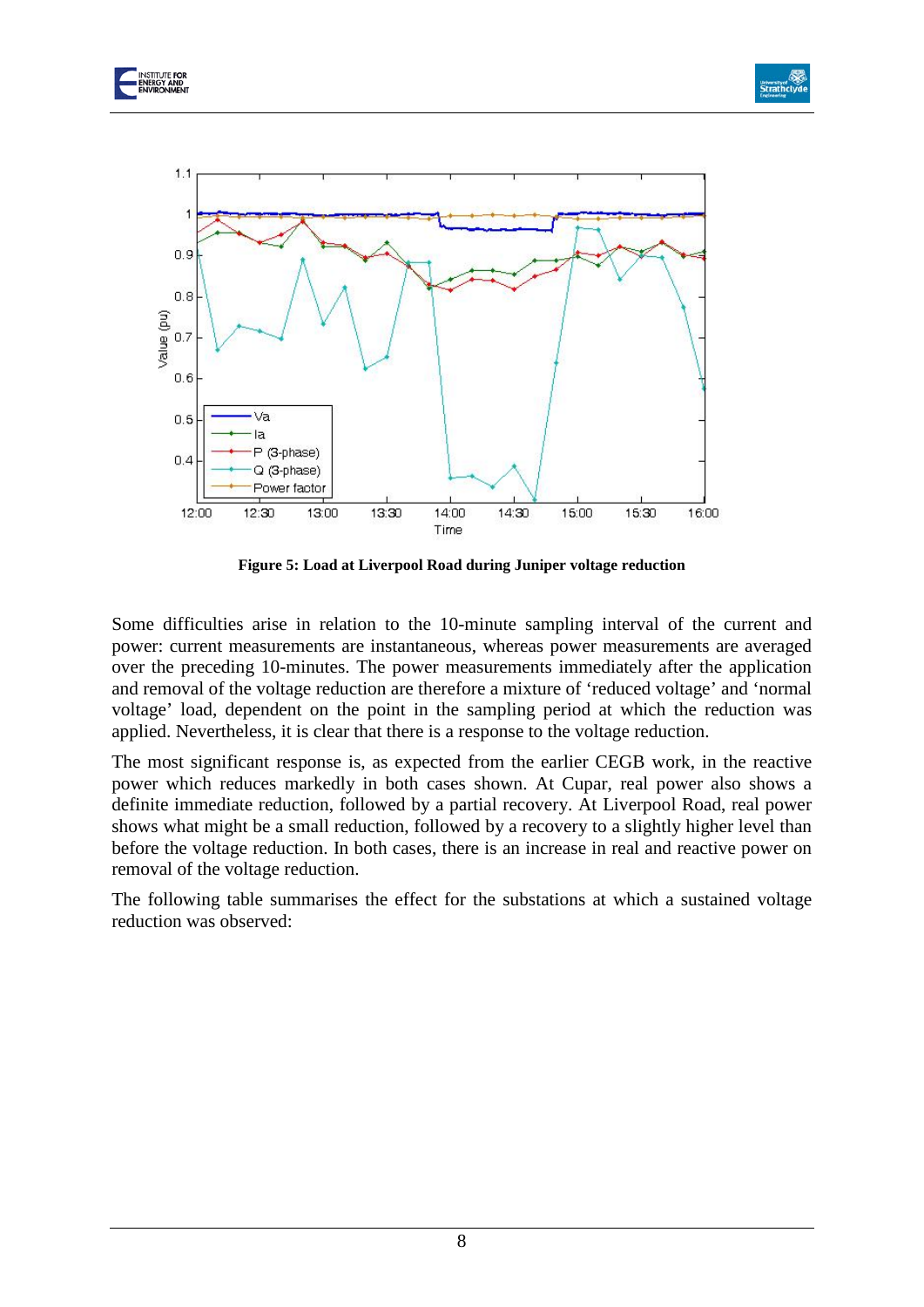



|                            | Voltage<br>reduction<br>$(\%)$ | Real power                    |                                  |                    | Reactive power                |                                  |                    |
|----------------------------|--------------------------------|-------------------------------|----------------------------------|--------------------|-------------------------------|----------------------------------|--------------------|
| Substation                 |                                | Immediate<br>reduction<br>(%) | Sustained<br>reduction<br>$(\%)$ | Recovery<br>$(\%)$ | Immediate<br>reduction<br>(%) | Sustained<br>reduction<br>$(\%)$ | Recovery<br>$(\%)$ |
| Anstruther                 | 2.5                            | 21                            | 19                               | $\overline{0}$     | 57                            | 53                               | 11                 |
| Cupar                      | 3                              | 4                             | 1.5                              | $\overline{2}$     | 9.5                           | 7.5                              | 3                  |
| St<br>Andrews <sup>2</sup> | 2/1                            | 2/4                           | $\overline{2}$                   | $\overline{0}$     | 6.5/8                         | 4.5                              | 4.5                |
| Liverpool<br>Road          | 4                              | 1.5                           | $-1.5$                           | $\overline{2}$     | 58                            | 54                               | 69                 |
| Yockings<br>Gate           | 3.5                            | $\mathfrak{D}$                | $\overline{0}$                   | 1.8                | 20                            | 7.5                              | 12.5               |

**Table 1: Response of primary substation loads to application and removal of voltage reduction**

It seems likely, given the disparity between reduction and recovery observed at Anstruther that there is a change in the characteristics of the load at the time of the test, either coincidentally, or in response to the reduction in voltage. The actual response of the load is probably significantly less that that shown. Local knowledge on this point would be valuable in interpreting the results, and in the design of any future experiments.

It should be recognised that the magnitude of the real power reductions and increases shown is, in some cases, similar in magnitude to the apparent variability of the real power. Furthermore, it is possible that at least part of the reduction observed is a consequence of a general downward trend in the load at the time of the experiment – as might be suggested by the lack of real power increase in response to the increase in voltage in some cases. There is no 'control group' of substations at which the load unmodified by voltage reduction is observed. Finally, it must be borne in mind that the results shown relate to a single test at each substation, and are thus dependent on the particular combination of loads being supplied at that time. Nevertheless, the fact that load reductions are observed in all cases suggests that a genuine relationship between load and voltage exists.

# **5 LV Network Templates**

<u>.</u>

Although the main focus of the WPD LV Network Templates LCNF Tier 2 project was the development of models characterising the behaviour over time of aggregated LV loads, it resulted in the gathering of a significant volume of voltage data from the LV network. As a result, WPD found that there was voltage "footroom", in that the vast majority of voltage measurements were within required limits, and most out-of-limit values were overvoltages [[9\]](#page-18-0). As a result, WPD calculated that a 0.1kV reduction in voltage at the 11kV primary busbars, would be expected to result in a reduction in peak demand of 15.7MW across their South Wales distribution network. It should be noted that this calculation is based on an

<span id="page-9-0"></span><sup>&</sup>lt;sup>2</sup> At St Andrews, there is a voltage reduction of approximately 2% at the beginning of the test, followed by a further reduction of 1% shortly before the end. The two figures shown for immediate reduction refer to these two reductions. There is insufficient time between the second reduction and the removal of the reduction to determine a sustained response.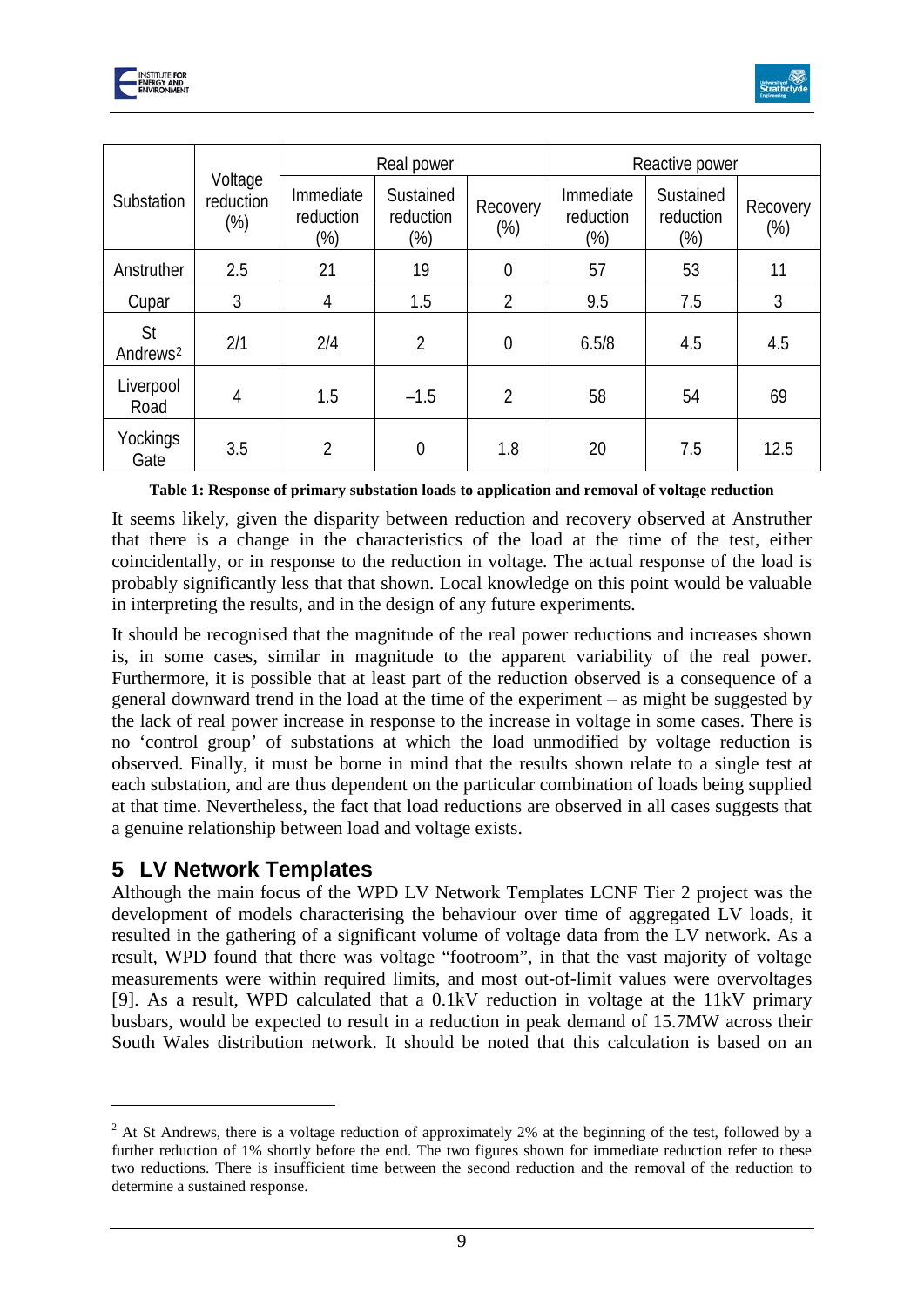



assumption of 1% reduction in demand for a 1% voltage reduction (from the National Grid work mentioned above) rather than any independent experiments.

## **6 Ruabon Experiment**

In January 2014, an experiment was undertaken at Ruabon primary substation as part of a wider WPD-led piece of work to determine the effects of a reduction in the lower bound of the statutory  $+10\%$  / –6% voltage limits. At Ruabon, a 3% voltage reduction was applied on the morning of  $9<sup>th</sup>$  January, and was held until the afternoon of  $30<sup>th</sup>$  January. The voltage reduction was removed in response to a customer complaint of low voltage (although upon investigation voltage at the customer's premises was found to be within statutory limits).

Voltage, current and power measurements were retrieved from Ruabon primary substation and for monitored secondary substations in the area, which are located along three 11kV feeders fed from Ruabon primary. Measurements were retrieved for the period 1 December 2013 to 28 February 2014, to allow comparison of load before, during and after the period of the experiment. The days of application and removal of the voltage reduction were inspected in detail, and average weekday load current profiles were compared across three comparable periods in December, January and February.



<span id="page-10-0"></span>**Figure 6: Average weekday B-phase current at Ruabon primary for three-week periods**

[Figure 6](#page-10-0) shows the average weekday current profiles for three three-week periods in December, January and February. The period used to calculate the January profile corresponds to the period of voltage reduction. It can be seen that there is no clear difference between the January profile and the February profile. Similar plots were constructed for the three Whitchurch-area primary substations to investigate whether any variations could be detected which might reflect a deviation at Ruabon from a regional pattern (for example, if January were colder than February, then the similar pattern shown in [Figure 6](#page-10-0) might reflect an effective reduction in January load). Although some suggestions of this were found, there was little consistency between the three substations at Whitchurch.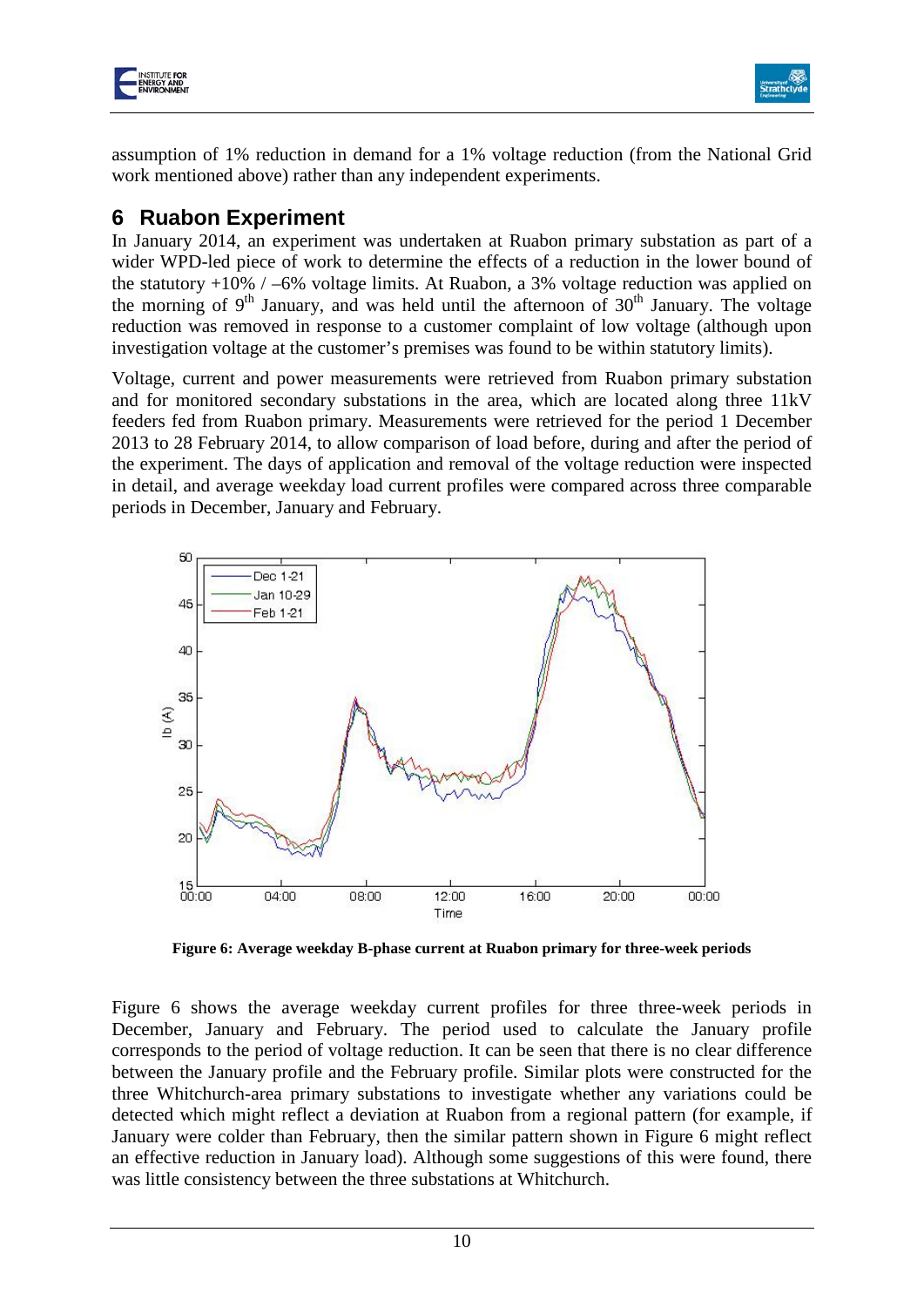



**Figure 7: Ruabon load at application of voltage reduction**

<span id="page-11-0"></span>



<span id="page-11-1"></span>[Figure 7](#page-11-0) and [Figure 8](#page-11-1) show the real and reactive power flow in the transformer at Ruabon primary substation at, respectively, application and removal of the voltage reduction. The recorded voltage is also shown to provide a reference to the point of application or removal of the voltage reduction. Instantaneous current, and 10-minute average active and reactive power are normalised to their highest value over the three-month period considered (it should be noted that Ruabon power factor was always above 0.98, and generally above 0.995 for this period).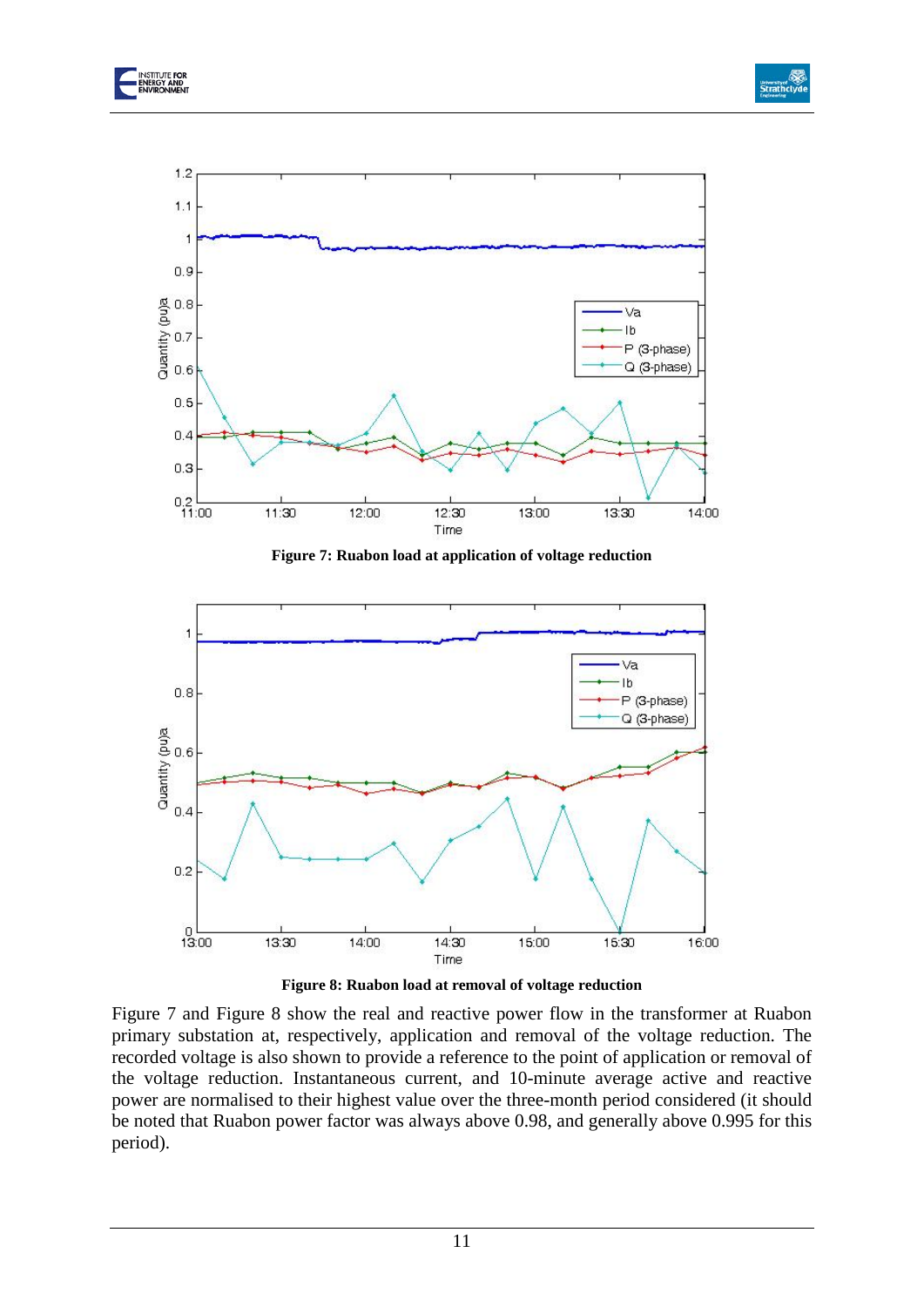



From the two graphs, it does appear that there is a change in active power and current at the point of the voltage step. Upon voltage reduction, the 10-minute average active power measurement is in a generally falling trend of about 3% every 10 minutes, which appears unaltered by the voltage reduction. The instantaneous current measurement however shows a sharp drop of about 12.5% between measurements, around two thirds of which is recovered over the following twenty minutes. It is possible that the response of the active power is being masked to a degree by the averaging process.

At the end of the experiment, the voltage increase occurs in two steps: the increase in active power at the first is approximately 6%, and 5% at the second. Current follows a similar pattern, with a slightly larger initial increase as a result of the increase in reactive power which occurs at the same time.

These results suggest that there may be some change in load associated with the change in voltage at Ruabon. It is however difficult to quantify the magnitude of the reduction on the basis of the measurements available.

# **7 CLASS**

Electricity North West is currently conducting the Tier 2 LCNF-funded Customer Load Active System Services (CLASS) project. CLASS seeks to demonstrate the ability to manage system voltages for the purpose of demand reduction at the time of system peak, mitigation of overvoltage risk at time of peak embedded generation and minimum load, and the provision of system balancing services [[10](#page-18-1)].

Although no results from the CLASS trials have been published to date, some model-based analysis of the behaviour of load connected to an ENW primary substation has been published by academics associated with the project [\[2\]](#page-4-0). This work used data on the typical characteristic of different residential appliances, together with a UK National Statistics on household composition and a high resolution domestic energy demand model to construct per-household aggregate ZIP models of the of the residential load supplied from the substation; industrial and commercial load (which, except at the evening peak, is larger then the residential load) was assumed to be fixed. These models were then used to predict the response of the load to changes in primary substation voltage.

The analysis presented in the paper shows that the response of the overall substation load to a 5% voltage reduction varies between 0.17% and 3.24% depending on the time of day, with an average of 1.75% (or 0.03%, 0.65% and 0.35% per 1% voltage reduction). Since these values neglect any response in the significant industrial and commercial load, the authors also give results for the residential load in isolation, which correspond to a minimum load reduction of 0.39% per 1% voltage reduction, with a maximum of 1.13% and a daily average of 0.93%.

# **8 Other Recent Work**

In addition to the UK-based work discussed above, similar experiments have been carried out in countries, particularly in North America. Some of these are briefly reviewed here. In general, because of the changing nature of load over time, only more recent studies are discussed. In addition, it must be borne in mind that the composition of load may vary between studies, and from UK conditions – for example, in warmer climates, air conditioning load may be much more prevalent.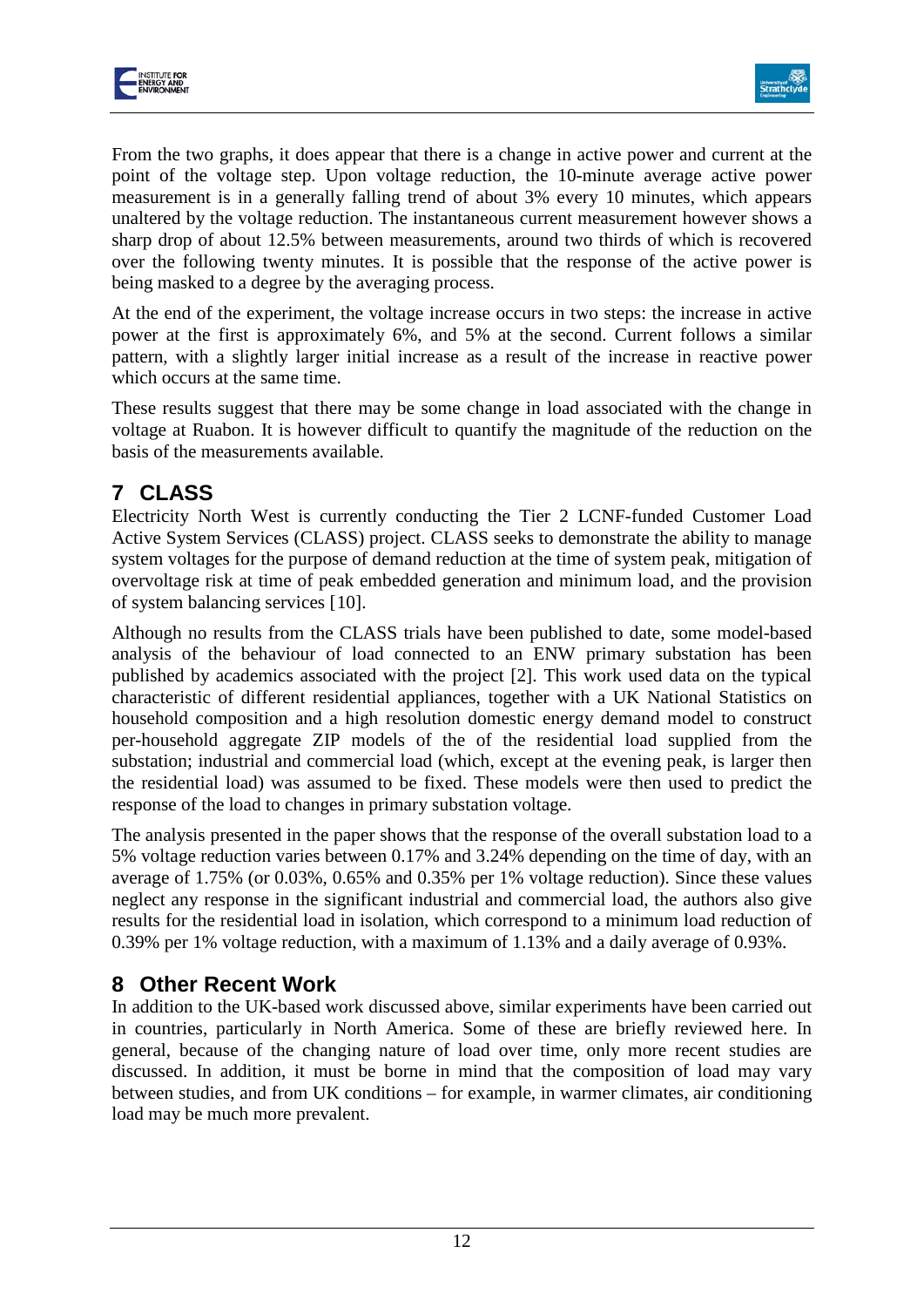



## **8.1 Distribution Efficiency Initiative**

In 2007, the Northwest Energy Efficiency Alliance (NEEA) reported on the results of its three-year Distribution Efficiency Initiative (DEI) project [[11\]](#page-18-2) undertaken in the northwestern United States. This project studied the response of demand to two classes of voltage reduction intervention: voltage reduction through the installation of devices in individual dwellings (the "Load Research Project"); and voltage reduction at the substation (the "Pilot Demonstration Project") – the substations considered were broadly equivalent to UK primary substations.

The Load Research Project involved the installation of voltage regulators in 413 homes, of which 395 were included in the analysis of one year of data. On alternate days, these devices controlled (in almost all cases reduced) the voltage to a constant value of 115.5V. On other days, the voltage was left unchanged. An average voltage reduction of 4.3% was achieved. A reasonably wide range of change in energy consumption was found, with 19% achieving an average reduction in demand over the year of more than 1% for a 1% voltage reduction, while in 17% of cases, the average demand increased in response to the voltage reduction. There was also considerable variability across the 11 participating utilities. Overall, the reduction was estimated to be 0.57±0.06% per 1% voltage reduction. The study found that voltage reduction was most effective in homes with non-electric space or water heating. Similarly it was found to be most effective during the summer months. Overall estimated reduction in reactive power demand was estimated at 2.9±0.1% per 1% voltage reduction.

The Pilot Demonstration Project considered nine substation-based voltage reduction schemes spread across seven substations operated by six utilities. Of these, voltage control at one was effected by per-feeder in-line voltage regulators; at the remainder, transformer tapchangers were used with or without remote voltage measurements. In some cases, improvements such as phase balancing and installation of reactive compensation were also made. Data was collected over an aggregate period of almost three years, although only one scheme was in operation throughout this period, and not all were in operation simultaneously.

An average voltage reduction of 2.3% was achieved at the substation, and across the nine schemes average demand reduction varied between 0.3% and 0.86% per 1% voltage reduction. More variation was observed on individual feeders, which in a few cases exhibited a small increase in average demand of up to 0.1% – in these cases the achieved voltage reduction was generally less than 1%. In most cases, voltage reduction was least effective in reducing demand in the winter months, but was found to be most effective during the night. As for the Load Research Project, this suggests that electric heating reduces the effectiveness of voltage reduction. Reduction of the one-hour peak hour demand was found to be greater than the overall average, ranging between 0.55% and 1.1% per 1% voltage reduction.

## **8.2 Hydro Quebec**

In 2008, Hydro Quebec[[12](#page-18-3)] reported on the results of a voltage reduction study undertaken at a 6-feeder 26.4kV substation, feeding mainly residential load with a small amount of commercial load also present. The substation was operated on alternate days at normal and reduced voltage. Consideration of the achieved long-term power reduction showed a wide variation of results, from approximately 0.3% power reduction per 1% voltage reduction to around 0.95% for the 50 days presented graphically in the paper.

Further analysis, however, showed a strong relationship between the degree of load reduction achieved and the ambient temperature. At low temperatures (<–10ºC), the load reduction per 1% voltage reduction was very small, close to 0.1%. At high temperatures, however, the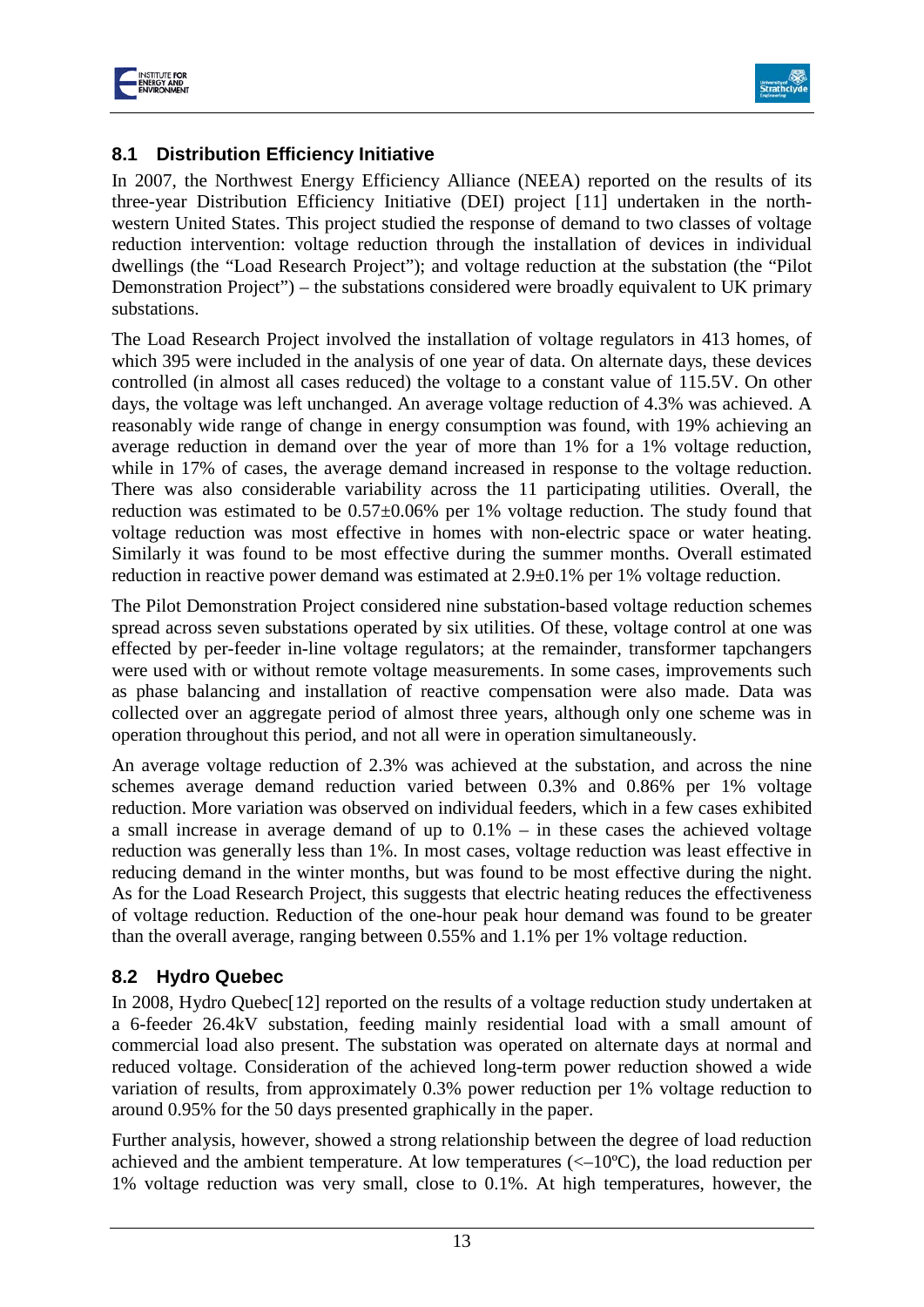



response was very much better, with 0.9% load reduction being achieved at temperatures above 20ºC. This indicates the important effect of thermostatically controlled heating load, whose long-term response is poor, since, under given ambient conditions the same amount of energy is required to maintain the required temperature.

## **8.3 PCS UtiliData**

Wilson [[13](#page-18-4)] summarises a total of 10 CVR schemes supplied by PCS UtiliData to North American utilities, one of which is represented in the NEEA study above. These schemes include both single and multiple substation applications, and serve a variety of loads ranging from small town residential/commercial to large industrial loads. In all cases, the scheme's commissioning was followed by a 3- or 12-month test period, in which CVR was applied on alternate days.

Results from only two of these schemes (and only for certain feeders) are presented in detail the paper, and appear to suggest rather larger reductions in active power demand than in other studies, with reductions of between 1.9% and 2.4% for a 1% voltage reduction. Reductions in reactive power were between 2 and 3.6 times the active power reduction. It is possible, given the small quantity of data presented, that these are the most favourable results from the set of schemes described.

## **8.4 BC Hydro**

In 2010, BC Hydro [[14](#page-18-5)] reported on its experiences of managing substation voltages for, *inter alia*, demand regulation. At that point, their approach had been deployed at three substations, with a primary objective of reduction in energy demand. It was found that energy reduction (i.e. long-term average active power reduction) of about 0.7% per 1% voltage reduction was achieved, which is consistent with earlier test results published by BC Hydro in 1995 [[15\]](#page-18-6). A secondary objective is the reduction of peak load through short-term response to voltage reduction, although the 2010 paper does not provide a numerical measure of the effectiveness of this response. The 1995 paper, however, reports a short term reduction in active power of between 1% and 1.5% per 1% voltage reduction.

## **8.5 EPRI**

Sunderman [[16\]](#page-18-7) reported briefly in 2012 on an analysis by EPRI of the results produced by a commercial CVR system installed by an unnamed utility on the feeders of a rural 13.2kV substation. The network used voltage regulators connected to each feeder at the substation to control the line-end voltage, with a reduction of 3.7% applied when CVR was in effect. Measurements were obtained over a calendar year from March 2010 to March 2011. Over part of this period, CVR was in effect on alternate days.

EPRI estimated that the average reduction in active power for a 1% reduction in voltage ranged from 0.4% to 0.7%, depending on the feeder. As a result of operational issues, the 95% confidence intervals were found to be quite wide, ranging (for the feeder with the most statistical confidence) from 0.16 to 1.19 about an average of 0.7%. This result was reproduced through modelling.

Through modelling, and the study of SCADA data, it was found that one of the feeders at the substation studied suffered from low voltage at times of peak demand. As a result, because the line-end voltage is targeted by the CVR system, and controlled by individual voltage regulators, this feeder was found to exhibit a rise in active power under CVR.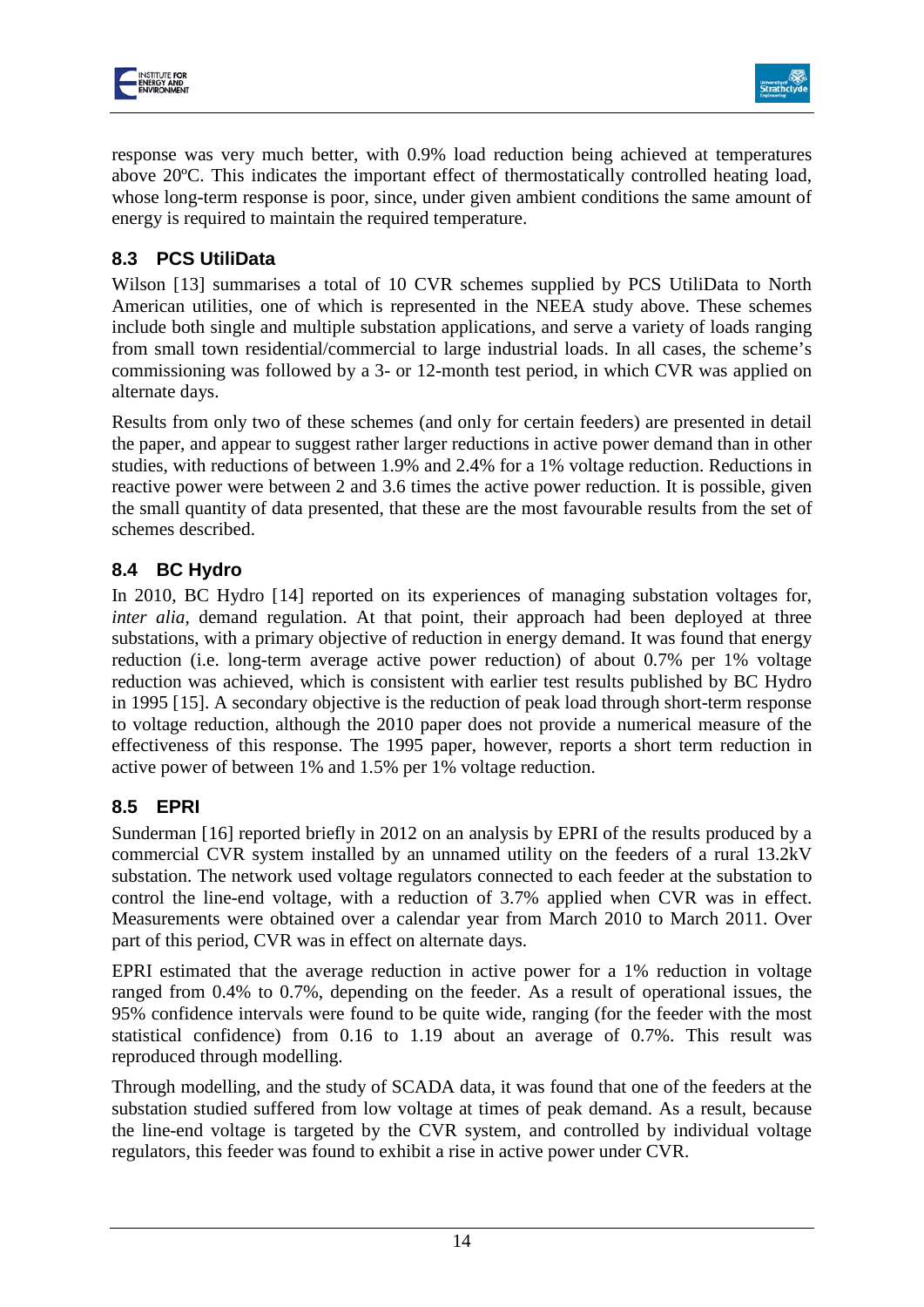



## **8.6 ESB Networks**

ESB Networks [[17\]](#page-18-8) reported in 2012 on a voltage reduction trial then being conducted in two 20kV test areas within their network, one in the Dublin urban area and one in the rural west of Ireland. Both test areas were dominated by domestic load, with little commercial and minimal industrial load. Reductions in active and reactive power were evaluated separately, with reactive power being found to be much more responsive to voltage reduction than active power. Since the networks concerned operated at close to unity power factor, the authors suggest that the reduction in reactive power consumption is mainly associated with distribution transformers. Also, given the high load power factor, it is likely that the reduction in active power is more significant in terms of apparent power (and thus current) behaviour.

ESB Networks found that average reduction over 6 months in the reactive power was between 6% and 6.6% per 1% voltage reduction (depending on the network), whereas active power reduced by between 0.58% and 0.98%. More detailed results, aggregated fortnightly, are presented for one of the test networks. These show considerable variation in the effect of voltage reduction on active power, varying between 0.25% and almost 2% for each 1% voltage reduction. Reactive power shows more consistent behaviour, with a general upward trend through autumn into winter. This is consistent with the hypothesis of distribution transformer involvement, since these would be expected to become more heavily loaded over this period.

## **9 Conclusions**

The various experiments and studies summarised above agree in suggesting that a reduction in demand can be expected in response to a reduction in voltage. Unsurprisingly, the actual reductions observed or predicted in each case vary significantly, from less that 0.5% per 1% voltage reduction to 2% or more, and depend on the mixture of loads in use at the time, which itself is dependent on the season. Short-term peak lopping or overload relief actions appear generally more effective than long-term energy reduction response. As an initial estimate, it seems reasonable therefore to suggest that a figure of 1% reduction in real power for a 1% reduction in voltage might be assumed in the absence of more detailed knowledge or experimental results.

## **10 Recommendations on Load Modelling**

Since,

$$
I=\frac{S}{V}
$$

a 1% reduction in apparent power load for a 1% reduction in voltage implies a constant current load. This will not fully capture the additional sensitivity of reactive load to voltage, and is likely to be slightly conservative in its representation of load behaviour. It is therefore recommended that, in the absence of more detailed knowledge about the behaviour of specific loads, a constant current load model should be used by SPEN to represent loads in network models. This will represent an improvement in accuracy over conventional constant power load modelling. For studies specifically considering the response of the network immediately after a voltage reduction, particular consideration should be given to the modelling of load on the basis of available historical data.

In IPSA, two options exist for the modelling of constant current load. A specific "Constant Current Load" model will represent only a constant current load, while a "ZIP model"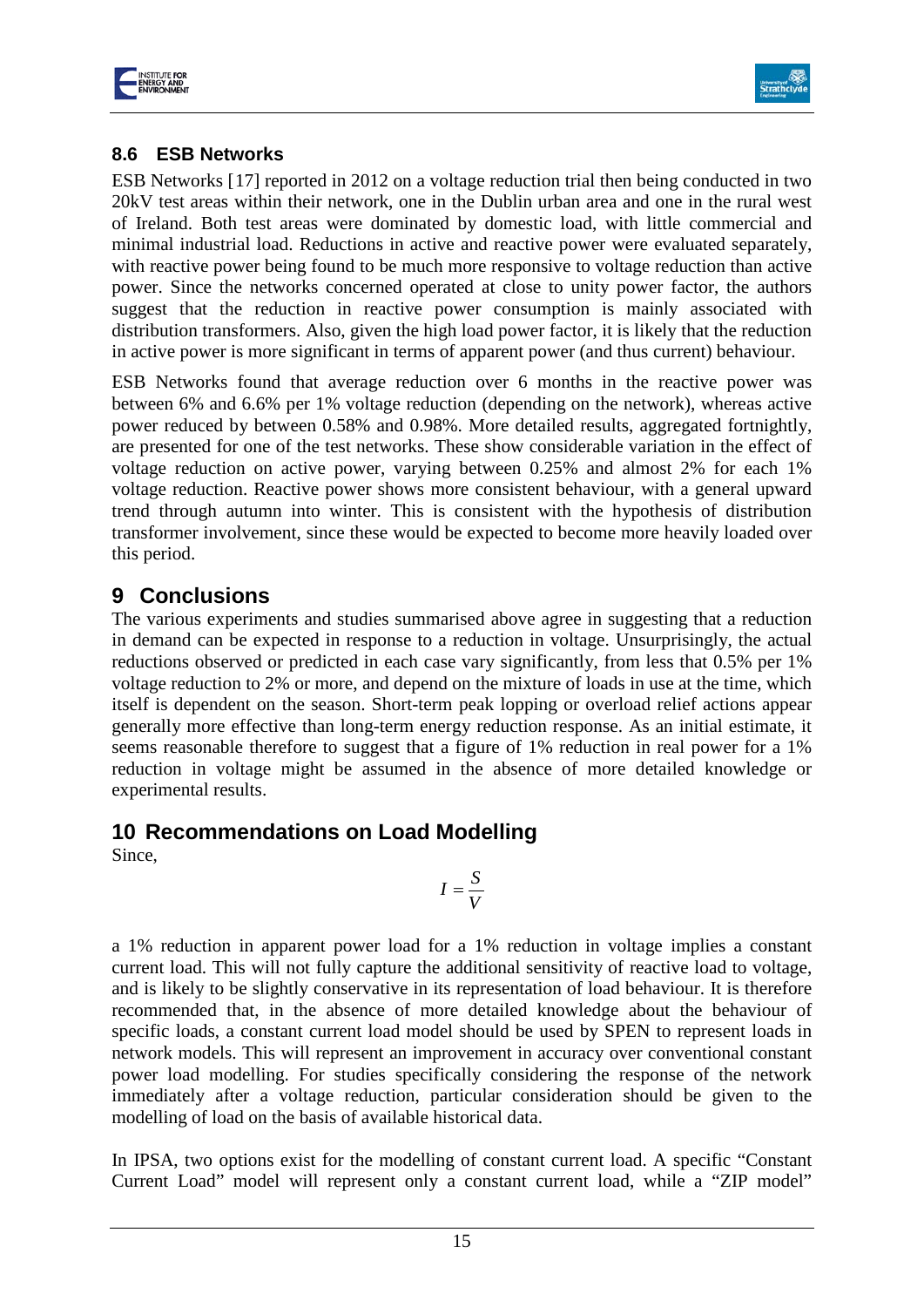



represents a load as a combination of constant impedance  $(Z)$ , constant current  $(I)$  and constant power (P), each of which may account for up to 100% of the configured load. For reasons of flexibility in accommodating local knowledge of the behaviour of particular loads use of the ZIP model is recommended. A ZIP load is added to an IPSA model by adding a Universal Machine model to the node to be loaded, as shown in [Figure 9.](#page-16-0) This is then configured as shown in [Figure 10.](#page-16-1) It should be noted that any measured loads must be corrected to real and reactive power at nominal voltage before entry: it is likely that measured loads are recorded at a different voltage at the busbar where they are modelled. If disparate real and reactive response characteristics (perhaps as a result of local knowledge) are required, then these should be represented separately using two ZIP loads.



**Figure 9: Universal machine added to IPSA network model**

<span id="page-16-0"></span>

|                                           | 994                                                                              |                                                              | <b>Frg: 8.136</b>              |
|-------------------------------------------|----------------------------------------------------------------------------------|--------------------------------------------------------------|--------------------------------|
|                                           | Universal Machine Properties                                                     |                                                              | $\mathbf{x}$                   |
| 1. Select plug-in<br>model                | Model<br>Main<br>Model mode<br>Model type<br><sup>O</sup> Plug-in<br><b>None</b> | Current, D-Q<br><b>UDM</b><br>∩                              | ▼                              |
| 2. Select ZIP                             |                                                                                  | ZIP Load Model v1.0 © TNEI Services Ltd. 2013 ZIP Load Model | Edit<br>▼                      |
| model and edit.<br>to open next<br>dialog | $\oslash$<br>$\mathbb{R}$                                                        | OK<br>Cancel                                                 | Help                           |
|                                           |                                                                                  |                                                              |                                |
| 3. Configure real<br>and reactive         | エココココム<br><b>Plugin Properties</b><br>ZTP Load Model - ZIP Load Model            |                                                              | D<br>$\boldsymbol{\mathsf{x}}$ |
| load at nominal                           | Parameters (1)                                                                   |                                                              |                                |
| voltage                                   | Real Power (MW)<br>1.0                                                           | Reactive Power (MVar)                                        | 0.2                            |
| 4. Set 100%                               | Constant Current Percentage<br>100                                               | Constant Impedance Percentage 0                              |                                |
| constant current                          |                                                                                  | <b>Restore Defaults</b><br>OK<br>Cancel                      | Help                           |
|                                           |                                                                                  |                                                              |                                |

**Figure 10: Configuration of universal machine as constant current load**

<span id="page-16-1"></span>Two limitations apply to the use of ZIP loads in place of conventional loads in IPSA models. The ZIP load does not allow the configuration of a load profile (which allows a number of different load conditions, such as the half hours of a day, to be simulated in a single study), or record the number of customers represented by the load for reliability analysis. These features have been recently introduced to IPSA, and it is not clear that they are used to any significant by SPEN. A workaround for the reliability limitation would be to add a conventional load of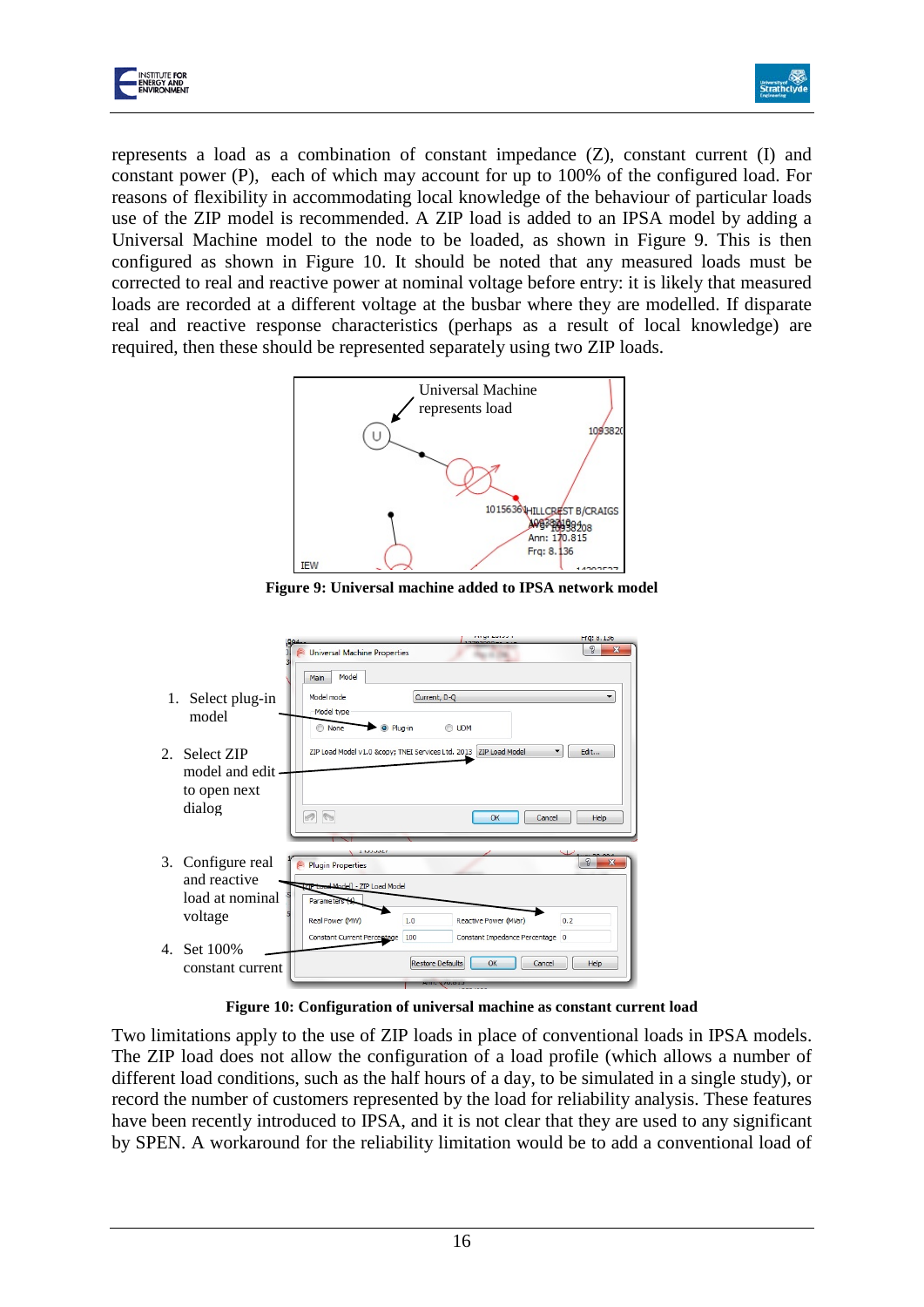



0 MVA with the appropriate number of customers adjacent to the constant current load, but representation of constant current load profiles would require enhancement of IPSA by TNEI.

## **11 References**

- <span id="page-17-0"></span>[1] G. Tsakargis, A.J. Collin, A.E. Kiprakis and S. McLaughlin, "Voltage Control of UK Residential Customers for Power Reduction", IEEE PowerTech Conference, Grenoble, June 2013. doi: [10.1109/PTC.2013.6652485](http://dx.doi.org/10.1109/PTC.2013.6652485)
- <span id="page-17-1"></span>[2] F. Lamberti, C. Dong, V. Calderaro and L.F. Ochoa, "Estimating the Load Response to Voltage Changes at UK Primary Substations", 4th IEEE PES Innovative Smart Grid Technologies Europe (ISGT Europe), Copenhagen Oct. 2013. doi: [10.1109/ISGTEurope.2013.6695466](http://dx.doi.org/10.1109/ISGTEurope.2013.6695466)
- <span id="page-17-2"></span>[3] K.P. Schneider, J.C. Fuller, F.K. Tuffner and R. Singh, "Evaluation of Conservation Voltage Reduction (CVR) on a National Level", Report PNNL-19596, Pacific Northwest National Laboratory, July 2010.
- <span id="page-17-3"></span>[4] C. Higgins, B. Patel, S. Ingram, S. Brooke, G. Bryson and D. Randles, "The Application Of Conservation Voltage Reduction (Cvr) To Distribution Networks With High Uptake Of Heat Pumps And Electric Vehicles
- <span id="page-17-4"></span>[5] J.G.P. Scott, "Prediction of Demand Group Load Response Characteristics for Use in Power System Voltage Studies", CEGB Report TPRD-ST-0006-R, Dec. 1985.
- <span id="page-17-5"></span>[6] GCRP paper pp11/02, February 2011. Online: [www.nationalgrid.com](http://www.nationalgrid.com/)
- <span id="page-17-6"></span>[7] GC0050 Demand Control And OC6: Report to the Authority, April 2014. Online: [http://www2.nationalgrid.com/UK/Industry-information/Electricity-codes/Grid](http://www2.nationalgrid.com/UK/Industry-information/Electricity-codes/Grid-code/Modifications/GC0050/)[code/Modifications/GC0050/](http://www2.nationalgrid.com/UK/Industry-information/Electricity-codes/Grid-code/Modifications/GC0050/)
- <span id="page-17-7"></span>[8] F. Muir, J. Knott, "Operation Juniper – National Voltage Reduction Exercise, SPD & SPM Participation and Outcomes", SP Energy Networks, Nov. 2013
- [9] P. West, "Use of Project Findings to Implement Voltage Reduction at Primary Substations in South Wales", LV Network Templates Project, Western Power Distribution, October 2013. Online:<http://www.westernpowerinnovation.co.uk/Documents/LVNT-Appendix-B.aspx>
- [10] CLASS Knowledge Sharing Event, Electricity North West, April 2014. Online: <http://www.enwl.co.uk/class/about-class/key-documents>
- [11] Northwest Energy Efficiency Alliance, "Distribution Efficiency Initiative Project: Final Report", Dec. 2007. Online: [https://www.leidos.com/NEEA-DEI\\_Report.pdf](https://www.leidos.com/NEEA-DEI_Report.pdf)
- [12] S. Lefebvre, G. Gaba, A.-O. Ba, D. Asber, A. Ricard, C. Perreault and D. Chartrand, "Measuring the Efficiency of Voltage Reduction at Hydro-Québec Distribution", IEEE PES General Meeting, Pittsburgh, July 2008. doi: [10.1109/PES.2008.4596511](http://dx.doi.org/10.1109/PES.2008.4596511)